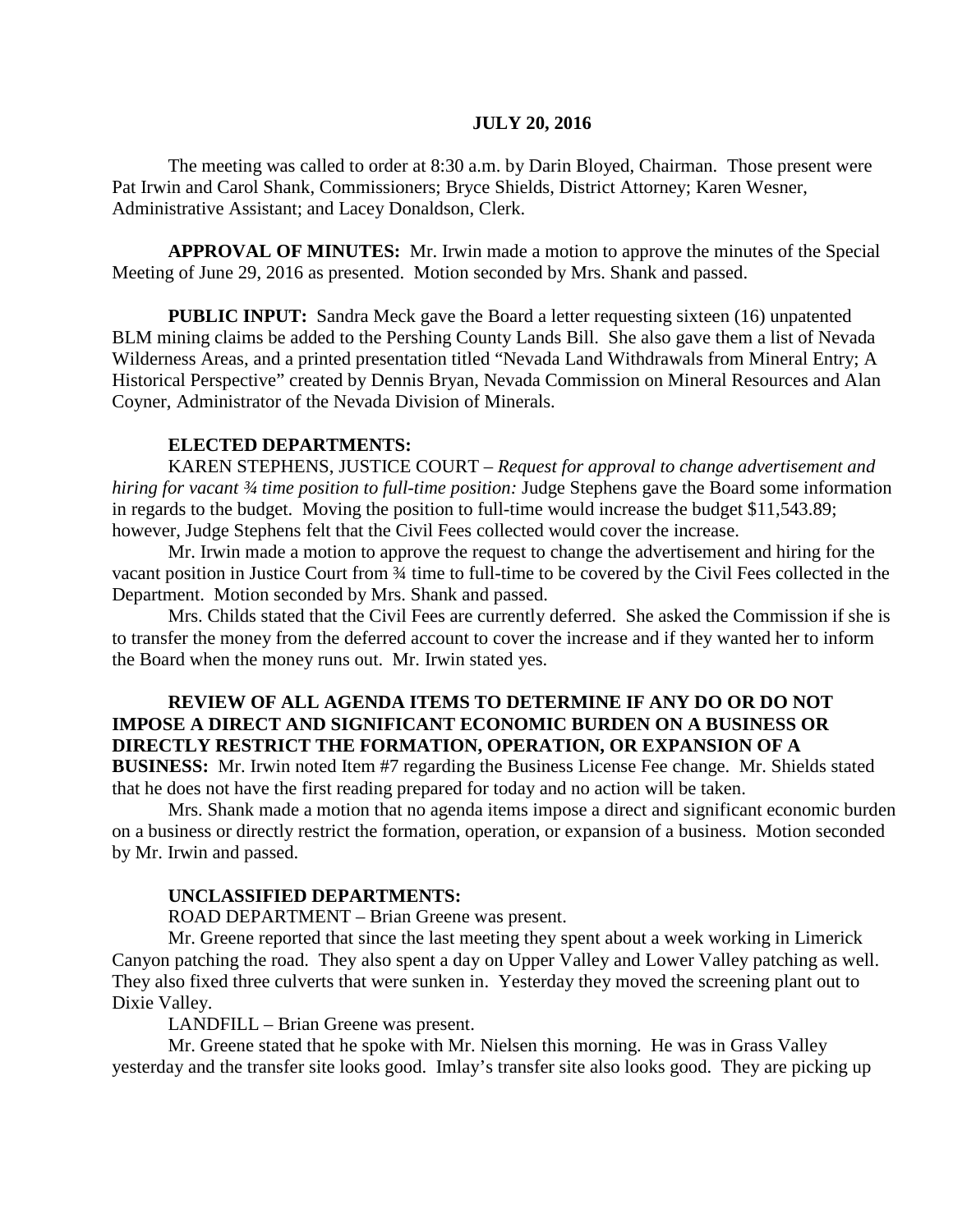Unionville's today. The transmission light came on in the dozer. It is running fine and would cost approximately \$1,500 to replace the computer, so they are just going to let it go for now.

SENIOR CENTER/VOLUNTEER COORDINATOR – Jordan McKinney was present.

Mrs. McKinney stated that Monday was her first day back from maternity leave. She is preparing for their State audit and has a list of items for Buildings and Grounds to repair. Two drivers are in Fallon today getting their ADA training. She also stated that they will be sending Lovelock Loot to all the volunteers that didn't attend the Safety Barbeque.

Mrs. McKinney stated that the stove went out on Monday. Someone is coming out today to look at it. A lot of money has already been put into this stove; probably more than it is worth. Mrs. McKinney would like to use Gift Fund money and augment with Building Fund money to purchase a new stove. She is anticipating a new stove would cost \$10,000. Mr. Irwin didn't feel the Gift Fund money should be used as the stove is part of the facility. An item will be put on the next agenda.

BUILDINGS AND GROUNDS – John Handka was present.

Mr. Handka reported that the heating and a/c project is almost complete. The roofing project at the Airport started yesterday and they should be done by tomorrow. Mr. Handka stated that it is looking really good.

*Proposal to install HVAC in Resident Deputy's house:* The Board was given a quote from Oasis Air Conditioning & Heating in the amount of \$5,970.00. Mr. Bloyed asked Mrs. Childs if she had an update on the Building Fund balance. Mrs. Childs stated that right now the Ending Fund Balance is \$3,338,000. Subtracting out the pending projects and the transfer to the General Fund the balance would be \$1,928,000. She also stated that this does not include any expenditures that are in today's run.

Mr. Bloyed asked Mr. Handka what other repairs need to be made to the house. Mr. Handka stated that the roof should probably be replaced within the next year or so and the bathroom needs some repairs, but Deputy Reed isn't worried about it at the moment. Mr. Handka also stated that he was in the house when it was pretty hot and the two existing coolers are not adequate. He also stated that the only heat is oil heat and it could get expensive.

Mrs. Shank asked about the windows. Mr. Handka stated that they are old, but not in bad shape. It was noted that there is \$30,000 set aside in the Building Fund for the repairs needed on this house. Robert McDougal suggested having additional insulation spayed into the ceiling of the home.

Mrs. Shank made a motion to approve the quote from Oasis in the amount of \$5,970 to install HVAC in the rental house in Imlay with the funds coming out of the Building Fund as already appropriated. Motion seconded by Mr. Irwin and passed.

*Proposal to add cooling system to Imlay Community Center:* A quote was received from Oasis in the amount of \$4,940.00. Mr. Handka stated that he has replaced several pumps and line on the swamp cooler and feels it is continually being vandalized. He has also been told by the deputies that it is not adequate.

Mrs. Shank suggested putting a window mount unit in the office. Sgt. Carmichael stated that he uses that office often and felt that a window unit would be a security risk. Mr. Bloyed thought a more efficient swamp cooler would suffice. The Board would like Mr. Handka to look into some other options.

There was also a concern that the quote for the Imlay rental house would increase if we didn't also do this project. Mr. Handka doesn't think so, but he will make sure.

*Bid proposal from Oasis Heating & Cooling to service all HVAC units for Pershing County:* A proposal was submitted by Oasis to service six units at the Community Center, four units at the Sheriff's Office, four units at the Administration Building, two units at the Library, one unit at the Annex Building, two units at the Senior Center, one unit at the Museum, one unit at the Juvenile Department,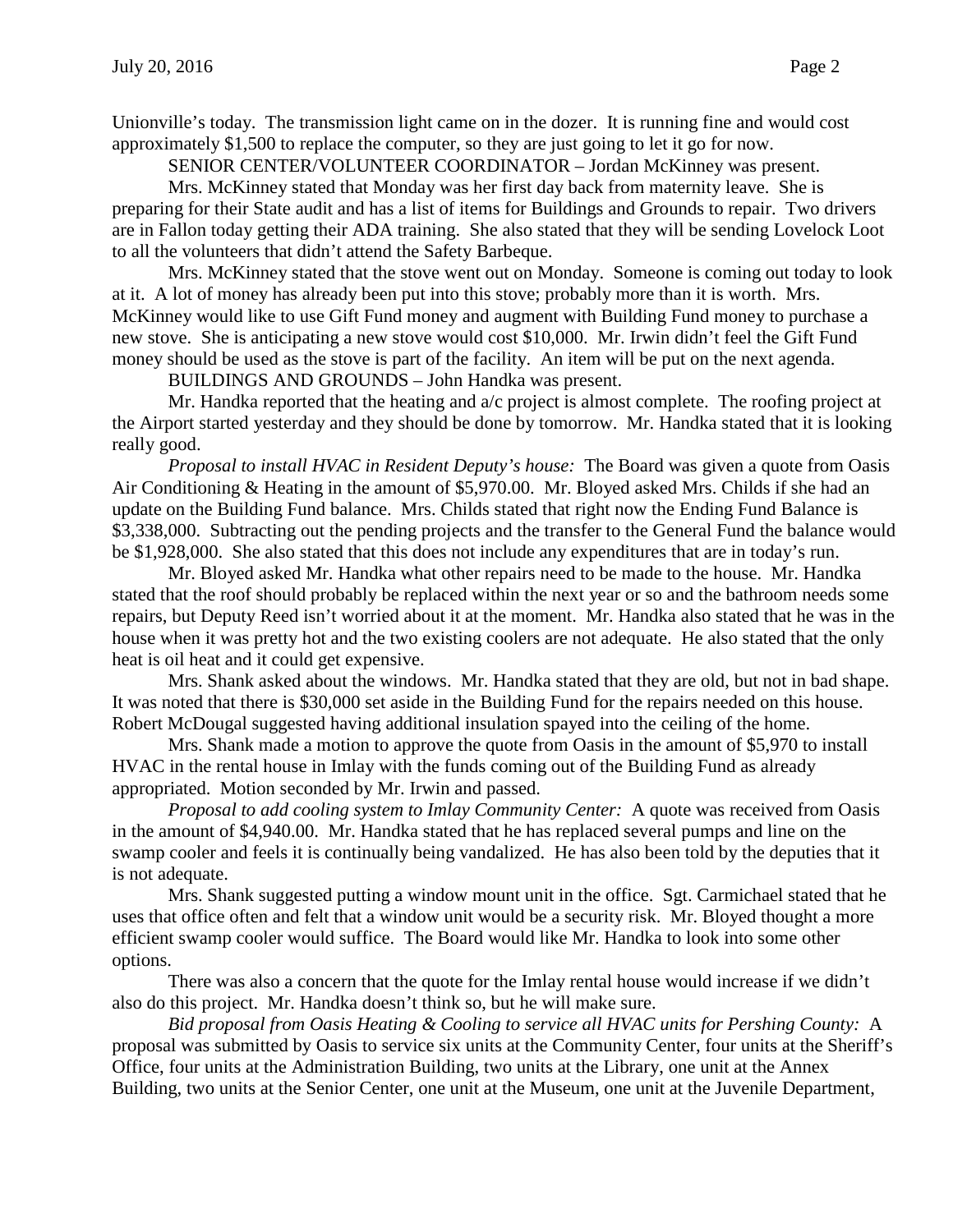thirty-seven units at the Courthouse, and one unit at the Imlay Senior Center. Mr. Irwin questioned why the Courthouse was included as it is a brand new system and should include a warranty. Mr. Handka stated that he would have to look into that.

Mrs. Stripe asked if the Grass Valley Community Center would be included. Mr. Handka stated that he would make sure they were added.

Larry Rackley asked if this bid was sent to other companies. Mr. Handka stated that it was not as he primarily uses Oasis if there are any problems. Mr. Rackley stated that the unit at Toulon should also be included.

Mr. Irwin was also concerned as this contract doesn't include parts and things like changing filters can be done in-house. Mrs. Shank stated that if the unit isn't replaced at the Imlay Community Center, it doesn't need to be included and the resident deputy's house isn't on the list either.

Mrs. Childs also informed the Board that this service contract would not be paid out of the Building Fund; it would have to be included in the Buildings and Grounds budget.

The Board would like to bid this out to other companies so they can get a cost and service comparison that includes all of the County's heating and a/c units.

Mrs. Stripe asked about the fire extinguishers at the Grass Valley Community Center. Mr. Handka stated that they were returned Tuesday or Wednesday. Mr. Handka stated that they had been removed as it was found during the Safety Inspection that they had not been inspected. Mrs. Stripe stated that they have been inspected. Mrs. Shank stated that the tag had not been punched. Mrs. Shank also stated that there is an issue with two of the doors. Mrs. Stripe stated that the front door needs to be replaced. Mr. Handka will look into it.

The meeting recessed at 9:13 a.m. for a litigation meeting and reconvened at 9:33 a.m.

COMMUNITY CENTER/ECONOMIC DEVELOPMENT – Mrs. Shank stated that Mrs. Lusby-Angvick is in Idaho attending training.

FIRE/AMBULANCE DEPARTMENTS –

Mr. Irwin stated that the Board has not received an update on any action that was taken in regards to the EMS evaluation that was done. An item will be put on the next agenda.

*LOVELOCK:* Nathan Carmichael stated that the department is down to 21 people. The Firefighter I/II classes are currently being taken by 6 people. It has been hard to get participation from the membership. They did hold a training class last night and will continue every fourth Tuesday. The class is on an individual basis, but they are going through the book as a group. Sgt. Carmichael also reported that the new gurney has been delivered.

LIBRARY – Pam Munk stated that there will be a new art exhibit starting in August.

COOPERATIVE AG EXTENSION – Steve Foster was present along with Clint Aldridge, UNCE (University of Nevada Cooperative Extension) IT.

Mr. Foster attended the Western SARE (Sustainable Agriculture Research and Education) meeting last week in Newport, Oregon. There are approximately 17 kids from Pershing County attending 4-H Camp this week at Tahoe. The 4-H Barbeque will be held during Frontier Days.

Mr. Foster's will be attending the Nevada Society for Range Management meeting July 29-30 in Eureka.

*Approval to share cost for installation of fiber lateral to replace T-1 line:* Mr. Aldridge stated that there is a Federal grant that is running fiber line past the Community Center to the Hospital. He was contacted in regards to purchasing a lateral off the line. This would eliminate the monthly charge on the T1 line and would save approximately \$2,000 per year. Mr. Aldridge believes the University has some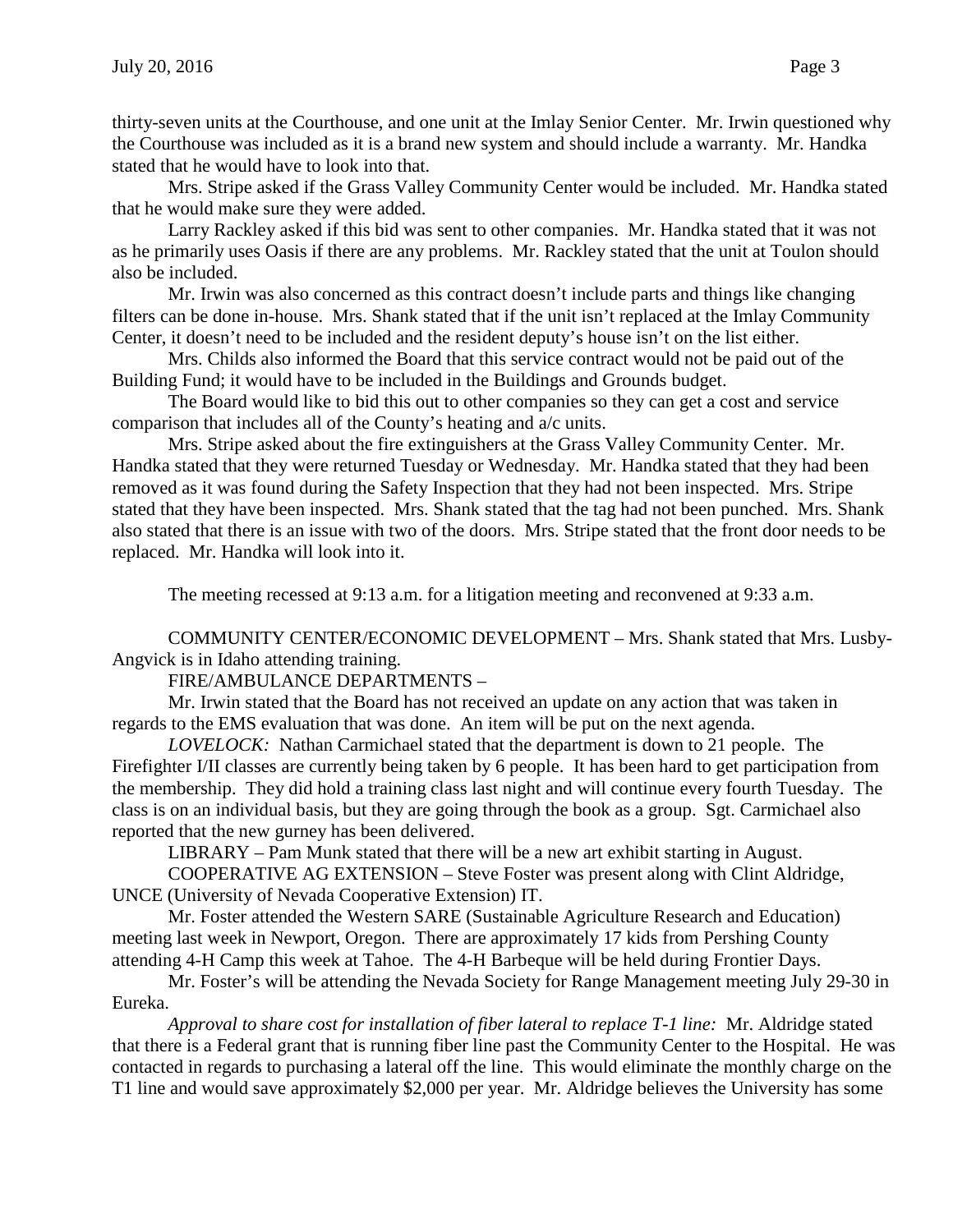funding they can commit to the project if the County would agree to commit between \$3,000 and \$4,000. There would be no monthly fee for the fiber. The only additional cost would be a yearly service charge, but Mr. Aldridge doesn't think it is very much.

Mr. Irwin made a motion to approve the cost share in the amount of \$3,000 to install fiber lateral to replace the T-1 line into the Community Center for the Ag Extension office. Motion seconded by Mrs. Shank and passed.

### **GRASS VALLEY ADVISORY BOARD:** Annette Stripe was present.

Mrs. Stripe asked if the Commission would like the Advisory Board to continue maintaining the Community Center. Mrs. Shank stated that it has been very helpful and they have done an excellent job doing so. Mrs. Stripe doesn't mind them continuing to do so, but is very upset by the lack of communication. Mrs. Pam Munk apologized for not having notified them of the Safety Inspection and stated that it would not happen again. Mrs. Shank also stated that if there is a big project or any issues, Buildings and Grounds needs to be contacted.

Mr. Irwin reiterated the Board's appreciation for everything that they have done out there. In regards to the issue with the fire extinguishers, Mr. Irwin would like Mrs. Munk to budget for some extra extinguishers. This way, if some need to be removed for service, a building isn't left without any.

Mrs. Stripe also stated that one of the Board members received a call from the new owner of the old community center regarding not being able to obtain a permit. The Board did not have any information in regards to this. Mr. Bloyed will speak to the Planning and Building Department.

# **UNCLASSIFIED DEPARTMENTS, CONT.D:**

SAFETY – Pam Munk was present.

Mrs. Munk reported that she is in the middle of doing the summer session of Safety training. The playground equipment is in need of being replaced. Mrs. Munk has put together a committee and has obtained some quotes to replace the equipment and make it handicap accessible. She has also been looking for grant funding.

Mrs. Munk is still working on being in compliance with the new Global Harmonization Program. All the Safety Data Sheets have been replaced and new covers have been made. Chemical lists have been put in all the buildings. She is still working on printing new labels.

Mrs. Munk stated that a piece of metal and plastic fell off the roof of the Library. No one was hurt and there was no other damage. Buildings and Grounds did climb up there and did a temporary fix, but it needs to be repaired as soon as possible.

Mrs. Munk also inspected the Imlay Community Center and it went well, but the building is very dirty. The front door of the Grass Valley Community Center needs to be replaced. Mr. Bloyed stated that Mr. Handka is looking into it. Mrs. Munk stated that she would type up those Inspection Reports as soon as she has time.

Mrs. Munk stated that she needs to take two more classes to obtain her Public Administrator Certification for Safety. She will have an item on the next agenda to apply for a POOL/PACT grant.

### PLANNING DEPARTMENT: Holli Garretson was present.

Mrs. Garretson did not have anything to report.

Mrs. Shank asked about the old Community Center building in Grass Valley. Mrs. Garretson stated that she hadn't seen any permit applications.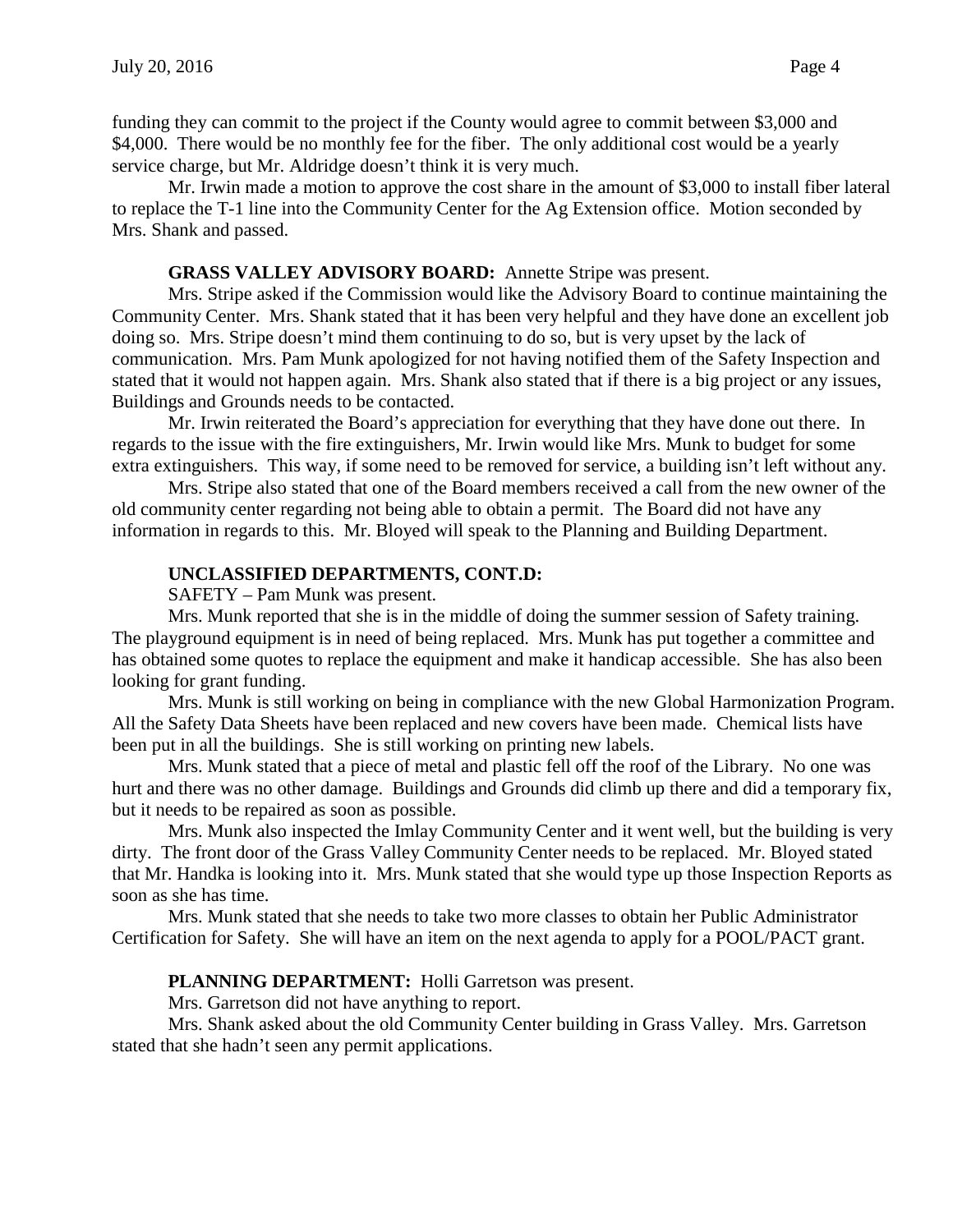**IMLAY WATER SYSTEM:** Holli Garretson was present.

Mrs. Garretson did not have anything to report.

**BUILDING DEPARTMENT:** Holli Garretson was present.

CODE ENFORCEMENT – Mrs. Garretson stated that she took some pictures of a property in Grass Valley and she also attended a court hearing.

**LOCAL EMERGENCY PLANNING COMMITTEE:** Mrs. Shank stated that they had a meeting last week and one of the grants was audited. Mrs. Childs stated that there are some written procedures that are needed and she is working on those.

# **ELECTED DEPARTMENTS:**

LACEY DONALDSON, CLERK-TREASURER – Mrs. Donaldson reported that she has hired someone to fill the vacant position in her office and she started on Monday. The property tax bills went out last Tuesday and they have been busy taking payments. Mrs. Donaldson also reported that Dominion is here today doing preventative maintenance on the voting machines.

*Approval of corrections/changes to the Tax Roll:* Mrs. Donaldson gave the Board one correction for APN #001-134-11, Andrew Perris. It was noted that the property was billed as a four-plex instead of a three-plex, so one Landfill and TV assessment would need to be removed resulting in a \$140 credit.

Mr. Irwin made a motion to approve the correction to APN #001-134-11 as presented. Motion seconded by Mrs. Shank and passed.

RENE CHILDS, RECORDER-AUDITOR – Mrs. Childs stated that the auditors from Eide-Bailly will be here next week to start the yearly audit.

Mrs. Childs spoke about Its My Community Store. She contacted them regarding the quarterly donation to a non-profit selected by the County. They are still working on the  $1<sup>st</sup>$  quarter, which is January through April. Mrs. Childs also learned that the actual percentage isn't 10% for every item purchased, it varies. When she has some idea of the amount, she will bring the information back to the Commission.

Mrs. Childs also stated that she hasn't had time to work on the web-based email, but will get back on it as soon as she has time.

*Change Order for carpeting in the Recorder's Office to match Archival carpeting to be paid out of the Building Fund:* Mrs. Childs stated that she still hasn't received a quote. This item will be put on the next agenda.

*Quote from Precision Document Imaging to convert & redact documents from 1985-2006 with funding from the Recorder's Tech Fees:* Mrs. Childs stated that all documents starting from 2007 are available online and this would bring them more up to date. There is over \$100,000 in the Tech Fund currently.

Mr. Irwin made a motion to approve the quote from Precision Document Imaging in the amount of \$33,026.40 to convert and redact documents from 1985 through 2006. Motion seconded by Mrs. Shank and passed.

Mrs. Childs informed the Board that the Ambulance Fund was augmented to cover the expenses for the new gurney, but those expenses didn't come in prior to June  $30<sup>th</sup>$ . She also informed the Board that the voucher run is quite large and she feels like all the departments spent money the last week of June.

LAURI CERINI-JONES, ASSESSOR – Mrs. Cerini-Jones stated that the ad is in paper for the vacant Appraiser position and Mrs. Donaldson has posted it on the website as well. Mrs. Cerini-Jones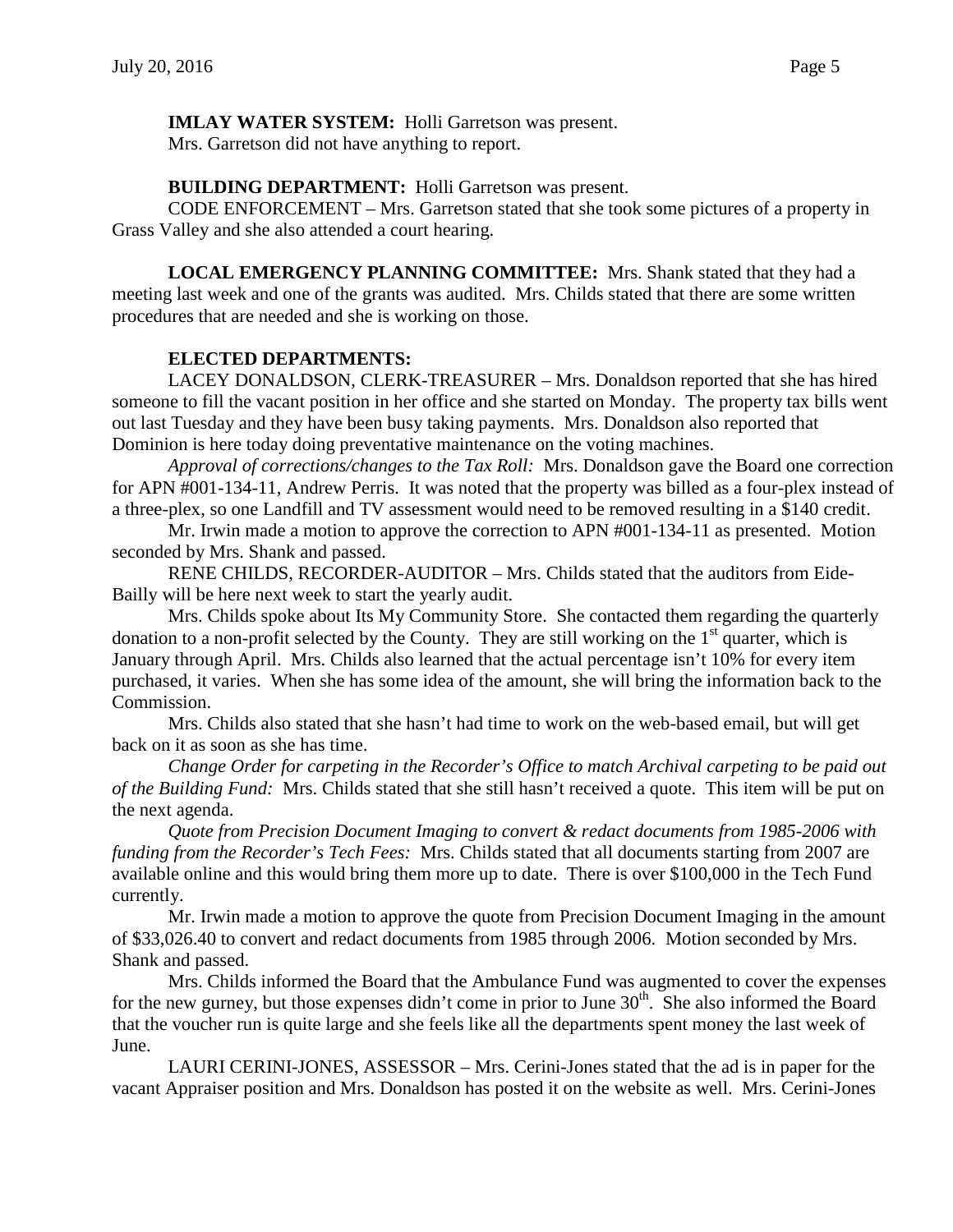also stated that she spoke with Chastity Arnett from the Road Department in regards to some help with the GIS program. Mrs. Cerini-Jones stated that her next goal is to get proactive with collection efforts on the delinquent accounts.

**PROCLAMATIONS AND AWARDS:** The Board did not have any proclamations or awards to consider.

**FIRST READING OF PROPOSED AMENDMENT TO CHAPTER 5.04.030 RELATING TO THE BUSINESS LICENSE FEE SCHEDULE:** The proposed amendment is not ready for a first reading so this item will be put on a future agenda.

**BID AWARD FOR COURTHOUSE WINDOW REPLACEMENT:** This item will be placed on the next agenda.

**CORRESPONDENCE:** The Board received a letter from the Churchill County Board of Commissioners in regards to the Pershing County Lands Bill. The Churchill County Commissioners recommend against inclusion of any lands situated within Churchill County in this Bill.

**REPORT FROM LEGAL COUNSEL:** Mr. Shields stated he will be going to Alabama in August for some forensic training.

**REPORT FROM ADMINISTRATIVE ASSISTANT:** Mrs. Wesner stated that everything is going well. The County was granted an extension by CDBG (Community Development Block Grants) on the Imlay Sewer grant through September 30<sup>th</sup>.

**UPDATE AND DISCUSSION REGARDING STARTING THE PROCESS FOR THE NEXT STEPS REGARDING THE PERSHING COUNTY ECONOMIC DEVELOPMENT AND CONSERVATION ACT:** Mr. Irwin stated that Congressman Mark Amodei did introduce the Bill on the Floor of Congress, so now it is going simultaneously through both houses. Mr. Irwin will work with Mr. Shields on the Board's next step and this item will continue to be an agenda item for the months to come.

**SHERIFF'S DEPARTMENT:** Sgt. Carmichael stated that they are hoping to have Deputy Reed through his FTO (Field Training Officer) by the  $1<sup>st</sup>$  of August. His past experience has helped him get through the training quickly. Sgt. Carmichael also stated that they have received a couple applications for the vacant deputy position, but he is not sure where Sheriff Allen is at with that process.

UPDATE ON 2016 BURING MAN EVENT – Sgt. Carmichael stated they are still working on the budget. He also stated that they have been asked by Burning Man to do some different things that are creating some issues. BLM will not provide the Department with radios. Burning Man purchased them last year, but they may not be available. Roger Vind stated that Burning Man will provide Pershing County with those radios. They are trying to identify what the actual cost of the items that are being provided to Pershing County is. Burning Man will make sure the necessary things are made available to Pershing County, but there may be a cost associated.

Mr. Vind stated that Burning Man would like a written commitment from the County in terms of the HGH (Humboldt General Hospital) personnel that are being utilized as deputies and what roll they will play.